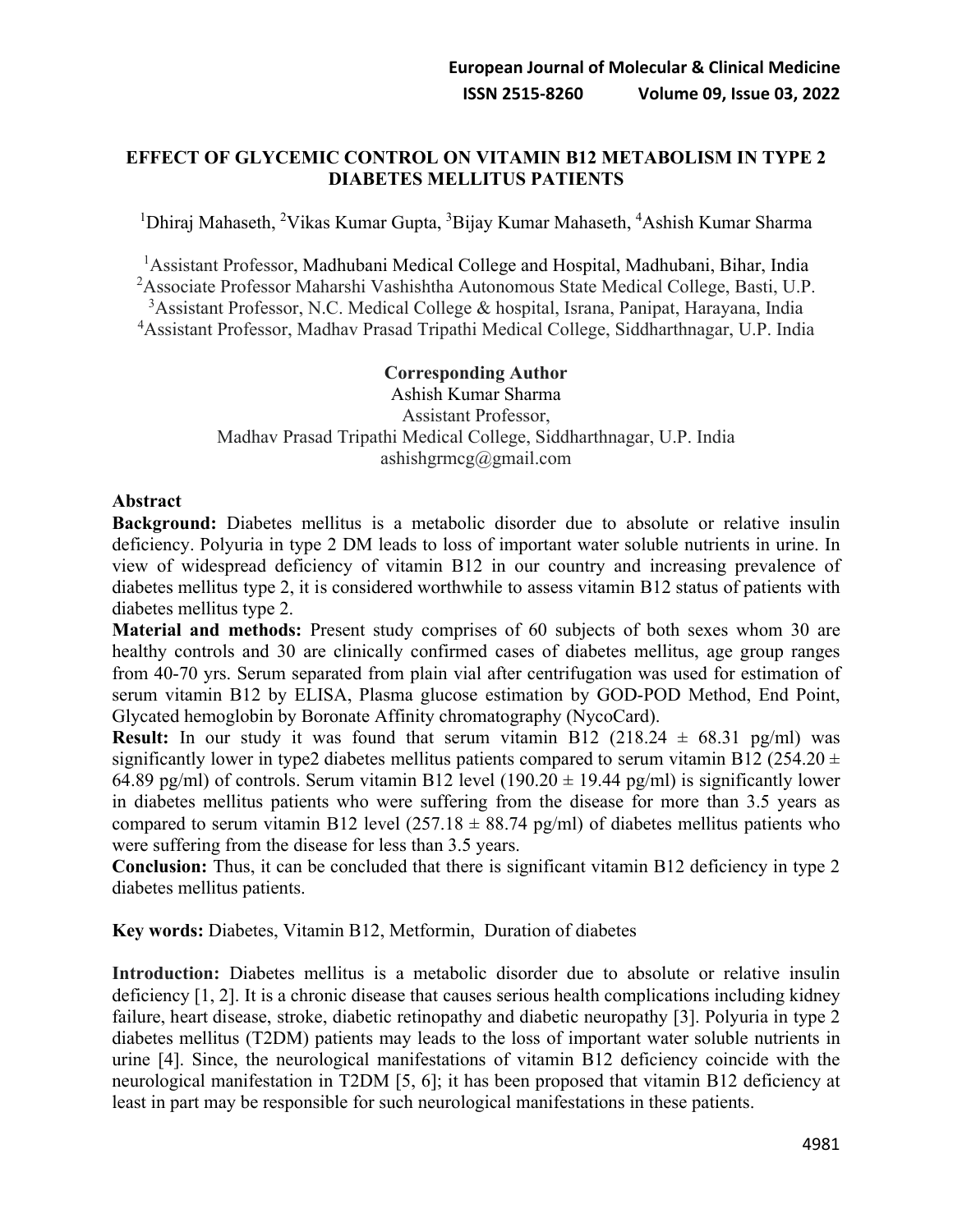In India, a country with a large proportion of vegetarians due to cultural and religious beliefs, very high prevalence of vitamin B12 deficiency among the general population has been reported in many studies [7-9]. In view of widespread deficiency of vitamin B12 in our country and increasing prevalence of diabetes mellitus type 2, it is considered worthwhile to assess vitamin B12 status of patients with diabetes mellitus type 2. Hence, this study is intended to determine the effect of glycemic control on vitamin B12 metabolism in type 2 diabetes mellitus patients and compare it with that of controls.

## **Material and Methods:**

**Subject selection:-** Present study comprises of 60 subjects of both sexes whom 30 are healthy controls and 30 are clinically confirmed cases of diabetes mellitus, age group ranges from 40-70 years. Informed consent was taken from each control and case before collecting the blood sample. The patients taking any medications which are likely to affect vitamin B12 metabolism, patients with renal failure, malignancies, pregnant and lactating women have been excluded from this study.

### **Sample collection:-**

After overnight fasting for 8 hours, 5 ml of venous blood was drawn with aseptic precautions from antecubital vein of all the subjects.

**Analysis of Sample:** Serum separated from plain vial after centrifugation was used for estimation of serum vitamin B12 by ELISA, Plasma glucose estimation by GOD-POD Method, End Point, Glycated hemoglobin by Boronate Affinity chromatography (NycoCard).

**Statistical analysis:-**Mean  $\pm$  SD were calculated for all the parameters analysed and were compared by Student's t-test using SPSS. P-values considered significant were as follows:-

 $P \le 0.05 - As$  Significant,  $P \le 0.001 - As$  Highly significant

**Observation and results:** Table and figure 1 showing the difference in the mean level of serum vitamin B12 (pg/ml) in diabetics (218.24  $\pm$  68.31) and in controls (254.20  $\pm$  64.89) was found to be statistically significant. Table and figure 2 showing the Vitamin B12 level is significantly lower in diabetes mellitus patients who were suffering from the disease for more than 3.5 years.

#### **Table 1: Mean and Standard deviation of measured parameters in diabetic and non diabetic patients of Serum Vitamin B12**

| <b>S.N.</b> | <b>Parameters</b> | Diabetic group<br>$(Mean \pm SD)$ | Control group<br>(Mean $\pm$ SD) | t-value        |               |         |
|-------------|-------------------|-----------------------------------|----------------------------------|----------------|---------------|---------|
|             |                   |                                   |                                  | Diabetic group | Control group | p value |
|             | Vitamin B12       |                                   |                                  |                |               |         |
| . .         | $pp$ pg/ml        | $218.24 \pm 68.31$                | $1254.20 \pm 64.89$              | 17.51          | 21.24         | 0.00    |

## **Table2. Mean and Standard deviation of parameters in diabetic patients according to the duration of diabetes mellitus**

| S.N. | <b>Parameters</b> | Duration of DM < 3.5 yrs   Duration of DM > 3.5 yrs<br>$(Mean \pm SD)$ | $(Mean \pm SD)$    | t-value | p- value |
|------|-------------------|------------------------------------------------------------------------|--------------------|---------|----------|
|      | (pg/ml)           | Vitamin B12   $257.18 \pm 88.74$                                       | $190.20 \pm 19.44$ | 3.03    | 0.005    |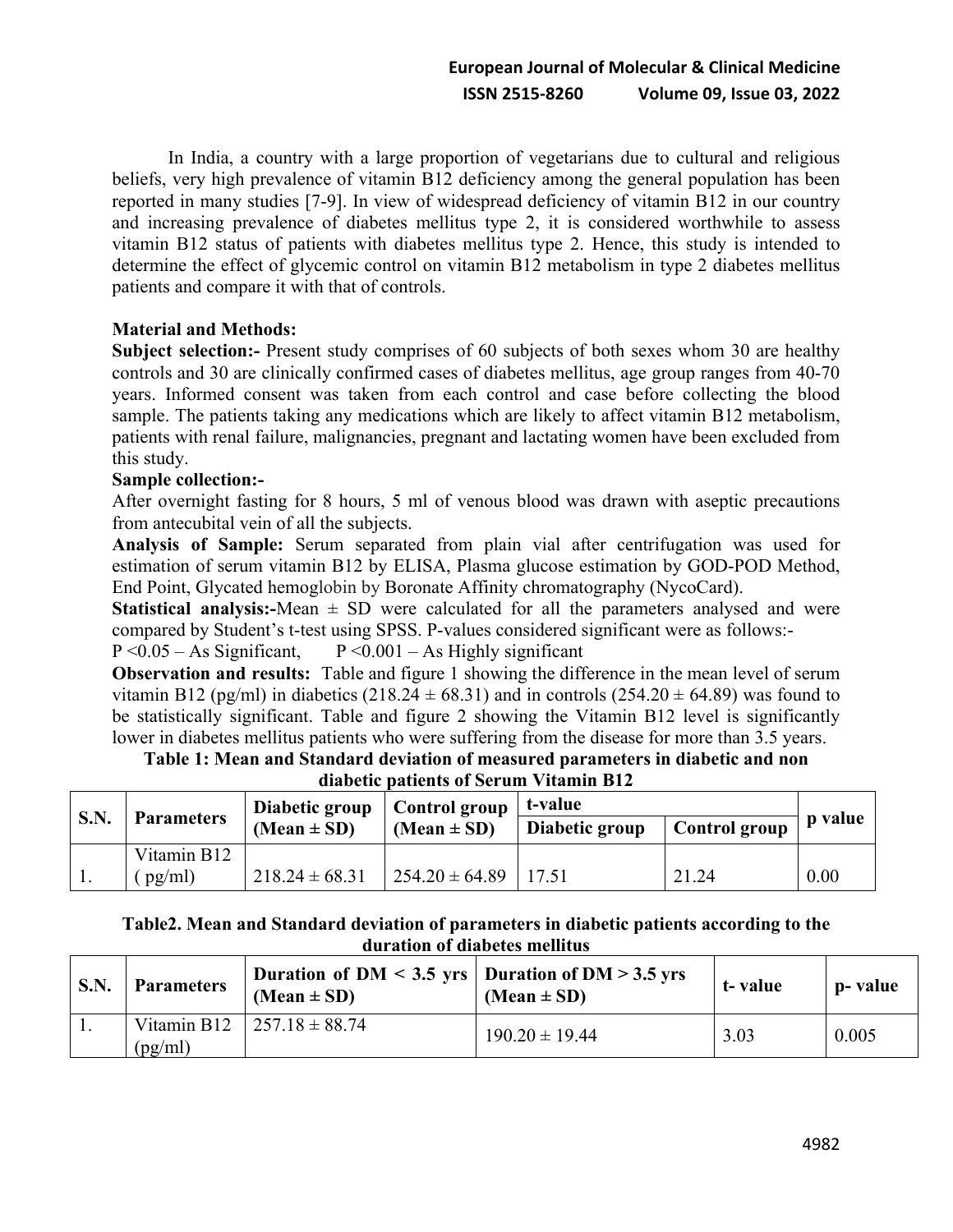



**Discussion:** The present study was undertaken to assess the serum parameters of vitamin B12 metabolism in type 2 diabetes mellitus patients and compare with that of controls. A cross sectional study consisting of 60 subjects out of which 30 patients having type 2 diabetes mellitus and 30 normal healthy controls were selected. In our study it was found that serum vitamin B12  $(218.24 \pm 68.31 \text{ pg/ml})$  was significantly lower in type2 diabetes mellitus patients compared to serum vitamin B12 (254.20  $\pm$  64.89 pg/ml) of controls. Serum vitamin B12 level (190.20  $\pm$  19.44 pg/ml) is significantly lower in diabetes mellitus patients who were suffering from the disease for more than 3.5 years as compared to serum vitamin B12 level  $(257.18 \pm 88.74 \text{ pg/ml})$  of diabetes mellitus patients who were suffering from the disease for less than 3.5 years.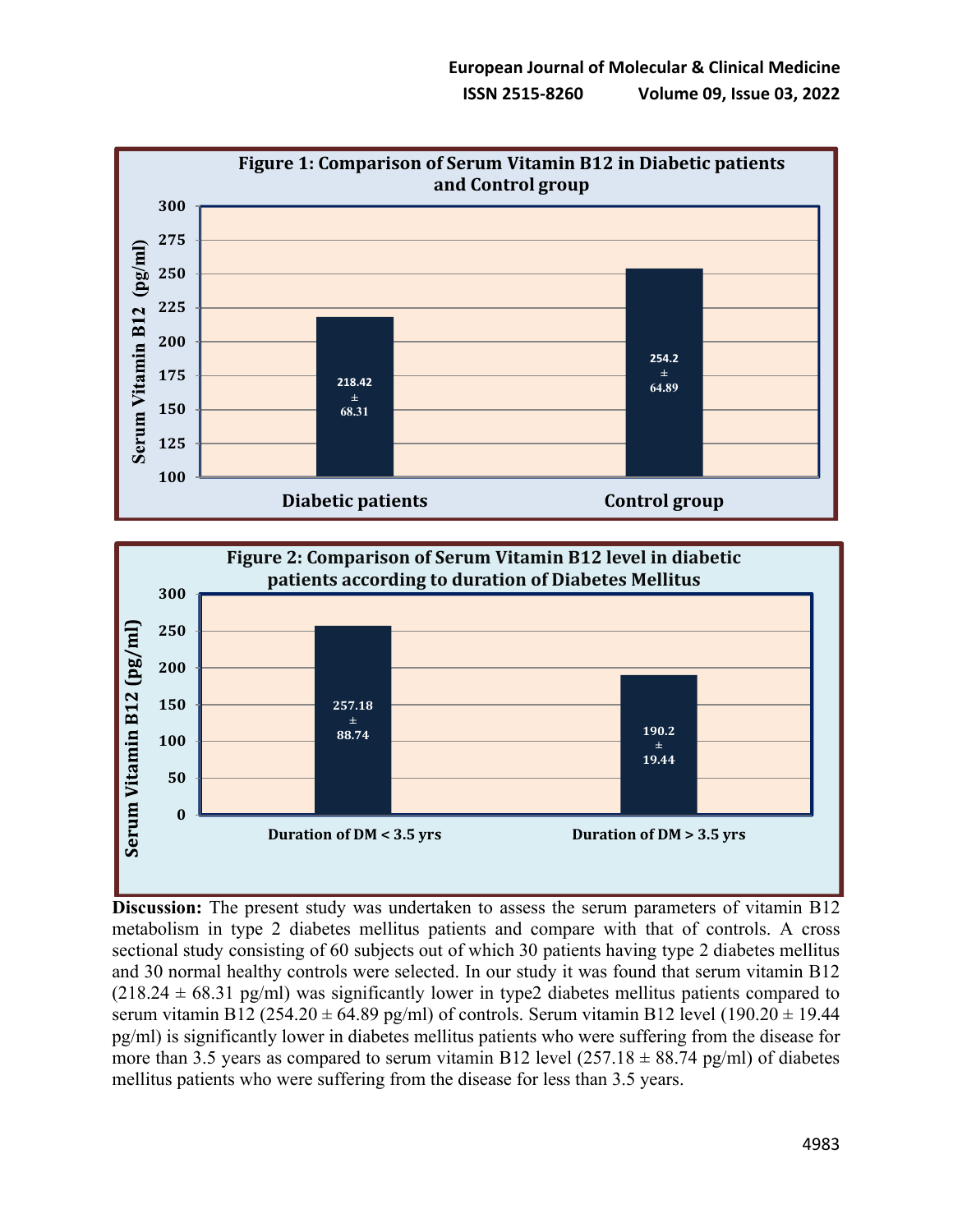According to our findings, serum vitamin B12 was lower in patients with type 2 diabetes because majority of patients with type 2 diabetes were using metformin as oral hypoglycaemic drug. It has been reported earlier that, metformin causes vitamin B12 deficiency as a side effect [10-12]. This condition may lead to vitamin B12 deficiency in type 2 diabetes mellitus patients. Deficiency of vitamin B12 in humans is associated with neuropathy, megaloblastic anaemia and often irreversible neurological disorders [13].

Ebesunun et al in 2012 found that there was significantly low level of serum vitamin B12 (48.47  $\pm$  0.74 µg/L) in type 2 diabetes mellitus patients as compared to vitamin B12 level  $(58.48 \pm 1.51 \mu g/L)$  in normal healthy controls [14]. In another study by Fahmy E et al in 2012 were also found that there was significantly low level of serum vitamin B12 (393.73  $\pm$  181.61) pmol  $\overline{L}$ ) in type 2 diabetes mellitus as compared to serum vitamin B12 level (950.73  $\pm$  428.72 pmol /L) in normal healthy controls [15]. The above studies done by previous researchers were consistent with our findings that serum vitamin B12 level was decreased in type 2 diabetes mellitus patients.

Marar O et al found that there were significantly lower serum vitamin B12 levels in type 2 diabetes mellitus patients on metformin as compared to type 2 diabetes mellitus without metformin [16]. Another study done by Alachkar A et al have shown that there was significant decrease in serum vitamin B12 concentration  $(524.5 \pm 105 \text{ vs. } 470 \pm 140 \text{ pg/ml}, P=0.0057)$  in type 2 diabetes mellitus patients on metformin therapy for 6 months [17]. Niafar M et al have shown that the type 2 diabetes mellitus patients receiving metformin had significantly lower serum vitamin B12 levels (320.94±141.34 vs 408.50±175.07 pmol/l, *P*<0.001) and higher prevalence of vitamin B12 deficiency [18]. In a nested case control study performed among 155 adult Chinese diabetes mellitus patients on metformin and 310 controls, every 1 g/day increase in the metformin dose conferred more vitamin B12 deficiency. Among patients using metformin for more than 3 years were more vitamin B12 deficient as compared with those who had received metformin for less than 3 years [19].

The risk of developing metformin associated vitamin B12 deficiency is greatly influenced by increasing age, metformin dose and duration of use. These studies have shown that long term treatment of metformin increases the chances vitamin B12 deficiency manifold, which is similar to the findings obtained from this study [20].The mechanism of vitamin B12 deficiency with metformin is due to malabsorption of vitamin B12 at its absorption site in the terminal ileum. Initially, it was believed that metformin caused proliferation of bacteria in the small bowel either due to an effect on intestinal motility or an increased intestinal glucose level.

Diabetes mellitus patients may have slow intestinal transit causing bacterial overgrowth and vitamin B12 malabsorption [21]. However, the current and more likely explanation for metformin-induced vitamin B12 malabsorption and deficiency is that metformin has an effect on calcium-dependent membrane action in the terminal ileum. Absorption of the vitamin B12 intrinsic factor complex is calcium dependent process and metformin interferes with this absorption. Some research evidence suggests that dietary calcium supplementation reverses metformin-induced vitamin B-12 malabsorption. Intrinsic factor (IF), also produced by gastric parietal cells, is required for vitamin B12 absorption from the GI tract.

Metformin treatment can result in vitamin B12 deficiency mediated by depression of IF secretion. The risk of adverse effects from metformin induced vitamin B-12 malabsorption will increase with the time of exposure to metformin. In experimental studies suggests that after partial gastrectomy and removal of intrinsic factor; it takes twelve to fifteen years for serum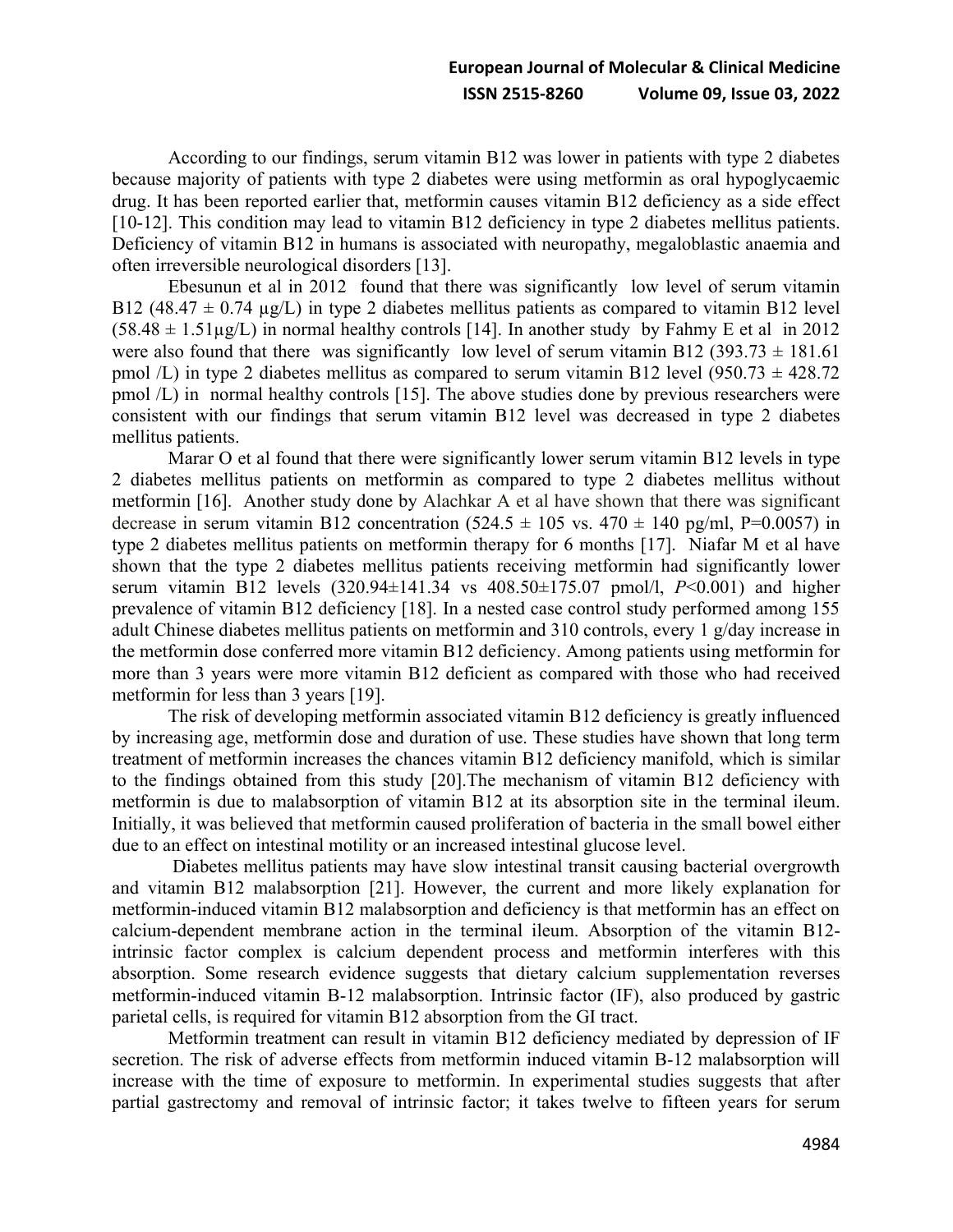vitamin B-12 levels to become deficient. Therefore in patients who have been on long-term metformin treatment was vitamin B-12 deficient [22, 23]

A recently published follow up study from the United States of America showed that administration of oral vitamin B12 among type 2 diabetes mellitus patients on long term use of metformin was ineffective in correcting biochemical vitamin B12 deficiency [24]. One of the consequences of vitamin B12 deficiency is increased homocysteine because homocysteine cannot be converted into methionine in vitamin B12 deficiency. Increased homocysteine causes oxidative stress which worsens the diabetic condition and may leads to many cardiovascular diseases. Long term use of metformin may also be responsible for diabetic nephropathy and neuropathy mainly because of vitamin B12 deficiency which is required for proper development of neurons. Many type 2 diabetes mellitus patients with vitamin B12 deficiency due to metformin have no or only mild anemia and macrocytosis [25].

The limitation of our study was that we did not measure methylmalonic acid levels which can improve the sensitivity of results by identifying B12 deficiency in an early asymptomatic stage. Serum concentration of homocysteine as well as serum and urinary concentrations of methylmalonic acid are elevated in cobalamin deficiency, due to a decreased rate of metabolism [26].

**Conclusion**: Thus, it can be concluded that there is significant vitamin B12 deficiency in type 2 diabetes mellitus patients. Higher vitamin B12 deficiency occurs in type 2 diabetes mellitus patients taking metformin for long period of time. Oxidative stress induced nephropathy and osmotic diuresis seen in these patients may also be additional factors responsible for the loss of vitamin B12 in urine. Further studies are suggested to evaluate the effect of vitamin B12 replacement in these patients towards reducing vitamin B12 deficiency and associated symptoms.

### **References:**

- 1. Hameed I, Masoodi SR, Mir SA, Nabi M, Ghazanfar K, Ganai BA. Type 2 diabetes mellitus: From a metabolic disorder to an inflammatory condition. *World J Diabetes*. 2015;6(4):598- 612. doi:10.4239/wjd.v6.i4.598
- 2. American Diabetes Association. Diagnosis and classification of diabetes mellitus. *Diabetes Care*. 2013;36(1):S67-S74. doi:10.2337/dc13-S067
- 3. Cade WT. Diabetes-related microvascular and macrovascular diseases in the physical therapy setting. *Phys Ther*. 2008;88(11):1322-1335. doi:10.2522/ptj.20080008
- 4. Liamis G, Liberopoulos E, Barkas F, Elisaf M. Diabetes mellitus and electrolyte disorders. *World J Clin Cases*. 2014;2(10):488-496. doi:10.12998/wjcc.v2.i10.488
- 5. Ralapanawa DM, Jayawickreme KP, Ekanayake EM, Jayalath WA. B12 deficiency with neurological manifestations in the absence of anaemia. *BMC Res Notes*. 2015;8:458. Published 2015 Sep 18. doi:10.1186/s13104-015-1437-9
- 6. Zalaket J, Wehbe T, Jaoude EA. Vitamin B12 deficiency in diabetic subjects taking metformin: A cross sectional study in a Lebanese cohort. *Journal of Nutrition & Intermediary Metabolism.*2018;11:9-13. https://doi.org/10.1016/j.jnim.2017.12.001.
- 7. Rizzo G, Laganà AS, Rapisarda AM, et al. Vitamin B12 among Vegetarians: Status, Assessment and Supplementation. *Nutrients*. 2016;8(12):767. Published 2016 Nov 29. doi:10.3390/nu8120767.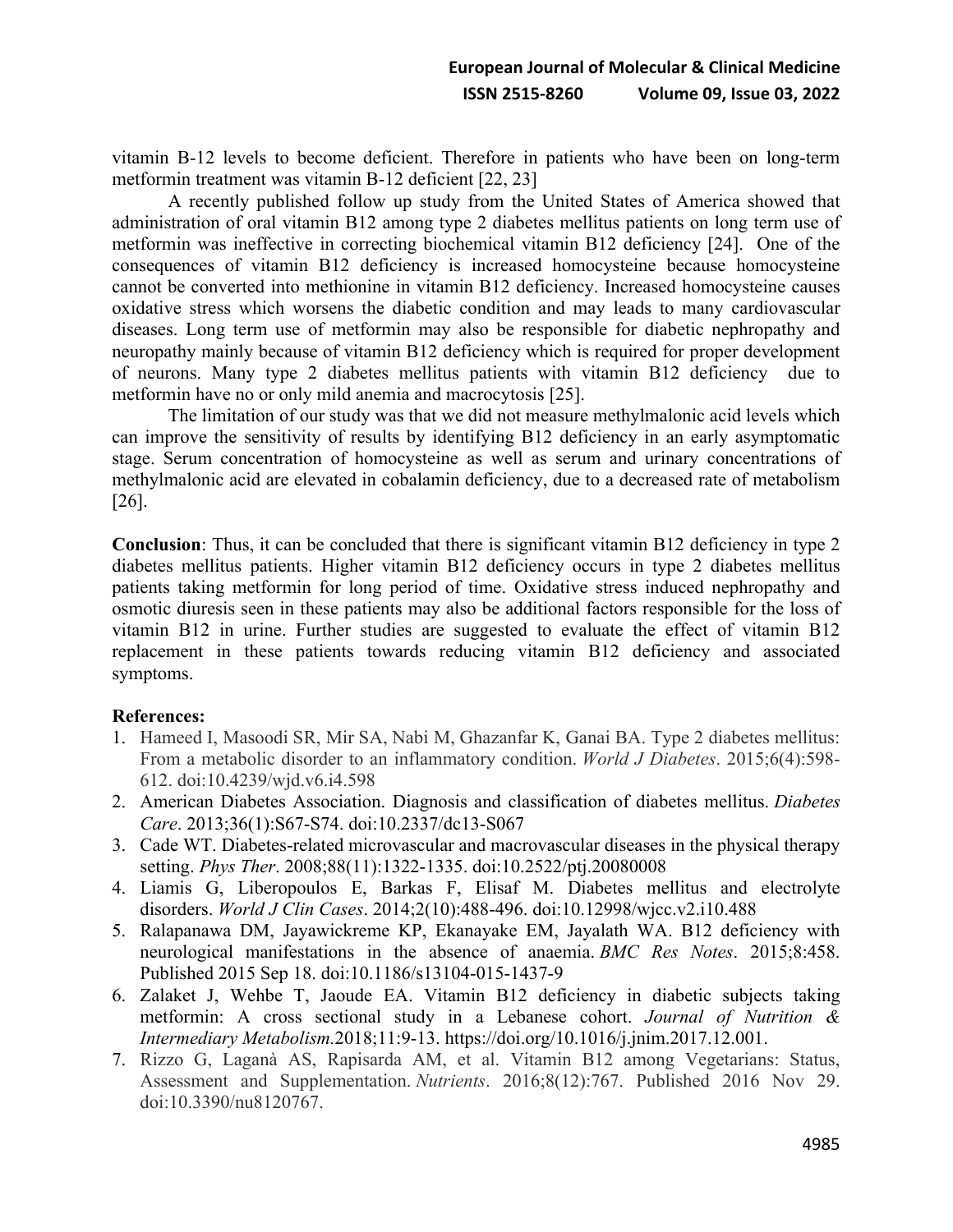- 8. Singla R, Garg A, Surana V, Aggarwal S, Gupta G, Singla S. Vitamin B12 Deficiency is Endemic in Indian Population: A Perspective from North India. *Indian J Endocrinol Metab*. 2019;23(2):211-214. doi:10.4103/ijem.IJEM\_122\_19
- 9. Kumar AR, Shetty SB, Lalitha R. Prevalence of vitamin B12 deficiency in Indian type 2 diabetes subjects on metformin therapy. Int J Med Res Rev 2017;5(09):845- 850.doi:10.17511/ijmrr. 2017.i09.03.
- 10. Aroda VR, Edelstein SL, Goldberg RB, et al. Long-term Metformin Use and Vitamin B12 Deficiency in the Diabetes Prevention Program Outcomes Study. *J Clin Endocrinol Metab*. 2016;101(4):1754-1761. doi:10.1210/jc.2015-3754.
- 11. Ting RZ, Szeto CC, Chan MH, Ma KK, Chow KM. Risk Factors of Vitamin B12 Deficiency in Patients Receiving Metformin. *Arch Intern Med.* 2006;166(18):1975–1979. doi:10.1001/archinte.166.18.1975
- 12. Pawlak R. Vitamin B12 for Diabetes Patients Treated with Metformin. J Fam Med Dis Prev. 2017;3(2) 3:057. DOI: 10.23937/2469-5793/1510057
- 13. Ekabe CJ, Kehbila J, Abanda MH, Kadia BM, Sama CB, Monekosso GL. Vitamin B12 deficiency neuropathy; a rare diagnosis in young adults: a case report. *BMC Res Notes*. 2017;10(1):72. Published 2017 Jan 28. doi:10.1186/s13104-017-2393-3.
- 14. Ebesunun, Maria O, Adetunji, Kehinde J, Obajobi, Esther O; Evaluation of essential fatty acids, folic acid and vitamin b12 in type 2 diabetes mellitus; New York Science Journal 2012; 5(8):56-64.
- 15. Fahmy E, Amer H, Rabah AM, El-Fayoumy N, Mokhtar H; Estimation of serum homocysteine level in patients with type 2 diabetic neuropathy; Egypt J Neurol Psychiat Neurosurg; Jan 2010; 47(1): 159-66.
- 16. Marar O, Senturk S, Agha A, Thompson C, Smith D; Prevanlence of vitamin B12 deficiency in patients with type 2 diabetes mellitus on metformin; Royal Coll Surg Ireland Student Med J; 2011; 4(1); 16-20
- 17. Alachkar A, Abdul-Hakim N; The Effect of Metformin on Absorption of Vitamin B12, folic acid, Iron, Albumin and Calcium in Syrian Patients; Int. J. Pharm. Sci. Rev; 25(2), Mar-Apr 2014; 27; 142-44.
- 18. Niafar M, Jamali B, Alikhah H and Bahrami A; Vitamin B12 deficiency in type 2 diabetic patients on metformin; Endocrine Abstracts 2013;DOI;10,1530/endoabs,32,P465
- 19. Ting R, Szeto C, Chan M, Ma K, Chow K; Risk Factors of Vitamin B12Deficiency in Patients Receiving Metformin; Arch Intern Med 2006; 166; 1975–95.
- 20. Tomkin GH; Malabsorption of vitamin B12 in diabetic patients treated with phenformin; a comparison with metformin; Br Med 1973; 3; 673-75.
- 21. Nathan DM, Buse JB, Davidson MB; American Diabetes Association; European Association for Study of Diabetes; Medical management of hyperglycaemia in type 2diabetes mellitus; a consensus algorithm for the initiation and adjustment of therapy; a consensus statement of the American Diabetes Association and the European Association for the Study of Diabetes; Diabetes Care2009; 32; 193-203.
- 22. Bell DS. Non diabetic neuropathy in a patient with diabetes; Endocr Pract 1995; 1; 393-94.
- 23. Bouchoucha M, Uzzan B, and Cohen R; Metformin and digestive disorders; Diabetes & Metabolism; 37, 2011; 90- 6.